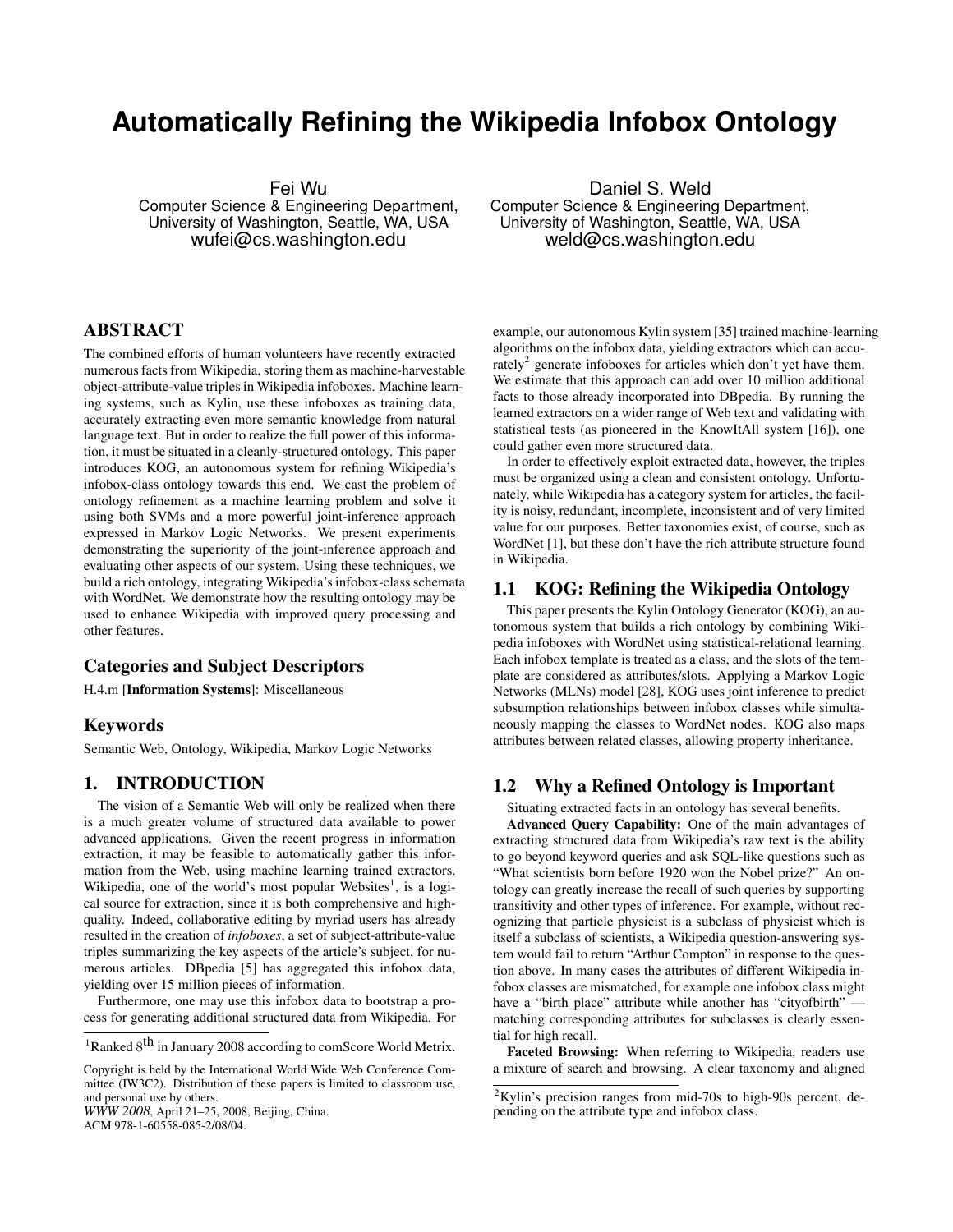

Figure 1: Architecture of Kylin Ontology Generator.

attributes enable faceted browsing, a powerful and popular way to investigate sets of articles [36].

Improving Extractors with Shrinkage: As long as an infobox class has many instances (articles), Kylin has sufficient training data to learn an accurate extractor. Unfortunately, long-tail distributions mean that most infobox classes *don't* have many instances. When learning an extractor for such a sparsely-populated class, C, one may use instances of the parent and children of C, appropriately weighted, as additional training examples [17, 34].

Semiautomatic Generation of New Templates: Today, Wikipedia infobox templates are designed manually with an error-prone "copy and edit" process. By displaying infobox classes in the context of a clean taxonomy, duplication and schema drift could be minimized. Base templates could be automatically suggested by inheriting attributes from the class' parent. Furthermore, by applying the extractors which Kylin learned for the parent class' attributes, one could automatically populate instances of the new infobox with candidate attribute values for human validation.

Infobox Migration: As Wikipedia evolves, authors are constantly reclassifying articles, which entails an error-prone conversion of articles from one infobox class to another. For example, our analysis of five Wikipedia dump "snapshots" between 9/25/06 and 7/16/07 shows an average of 3200 conversions per month; this number will only grow as Wikipedia continues to grow. An editing tool that exploited KOG's automatically-derived schema mappings might greatly speed this process, while reducing errors.

### 1.3 Contributions

KOG embodies several contributions:

- We address the problem of ontology refinement and identify the aspects of the Wikipedia data source which facilitate (as well as those which hinder) the refinement process. We codify a set of heuristics which allow these properties to be converted into features for input to machine learning algorithms.
- We cast the problem of subsumption detection as a machine learning problem and solve it using both support-vector machines and Markov Logic Networks (MLNs). The MLNs model is especially novel, simultaneously constructing a subsumption lattice and a mapping to WordNet using joint inference. Our experiments demonstrate the superiority of the joint inference approach and evaluate other aspects of our system.
- Using these techniques, we build a rich ontology which integrates and extends the information provided by both Wikipedia and WordNet; it incorporates both subsumption information, an integrated set of attributes, and type information for attribute values.
- We demonstrate how the resulting ontology may be used to enhance Wikipedia in many ways, such as advanced query processing for Wikipedia facts, facetted browsing, automated infobox edits and template generation. Furthermore, we believe that the ontology can benefit many other applications, such as information extraction, schema mapping, and information integration.

## 2. DESIDERATA & ARCHITECTURE

In order to support the applications described in the previous section, an ontology (and the process used to create it) must satisfy several criteria. First, we seek *automatic* ontology construction. While researchers have manually created ontologies, such as [12], this is laborious and requires continual maintenance. Automatic techniques, likely augmented with human review, have the potential to better scale as Wikipedia and other document stores evolve over time.

Second, the ontology should contain a well-defined ISA hierarchy, where individual classes are semantically distinct and natural classes are well represented.

Third, each class should be defined with a rich schema, listing a comprehensive list of informative attributes. Classes should be populated with numerous instances. We note that, while Wikipedia infobox classes have rich schemata, many duplicate classes and attributes exist. Furthermore, many natural classes have no corresponding Wikipdia infobox.

Fourth, classes (and attributes) should have meaningful names. Randomly-generated names, e.g. G0037, are unacceptable and overly terse names, e.g. "ABL" (the name of a Wikipedia infobox class), are less favored than alternatives such as "Australian Baseball League."

Finally, the ontology should have broad coverage — in our case, across the complete spectrum of Wikipedia articles. While these desiderata are subjective, they drove the design of KOG.

### 2.1 Architecture

As shown in Figure 1, KOG is comprised of three modules: the schema cleaner, subsumption detector, and schema mapper. The *schema cleaner* performs several functions. First, it merges duplicate classes and attributes. Second, it renames uncommon class and attribute names, such as "ABL," mentioned above. Third, it prunes rarely-used classes and attributes. Finally, it infers the type signature of each attribute.

The *subsumption detector* identifies subsumption relations between infobox classes, using wide range of different features: TF/IDFstyle similarity, the WordNet mapping, Wikipedia category tags, Web query statistics, and the edit history of the individual articles.

The *schema mapper* builds attribute mappings between related classes (especially between parent-child pairs in the subsumption hierarchy). Wikipedia's edit history is essential to this process.

Section 6 reports on several alternative designs for these modules. Our experiments show that a joint inference approach, which simultaneously constructs the ISA-tree, while mapping classes to WordNet, achieves the best performance. The next three sections provide details for each module.

### 3. SELECTING & CLEANING SCHEMATA

Schemata obtained from the Web are frequently noisy, requiring deduplication, attribute alignment and other cleaning before they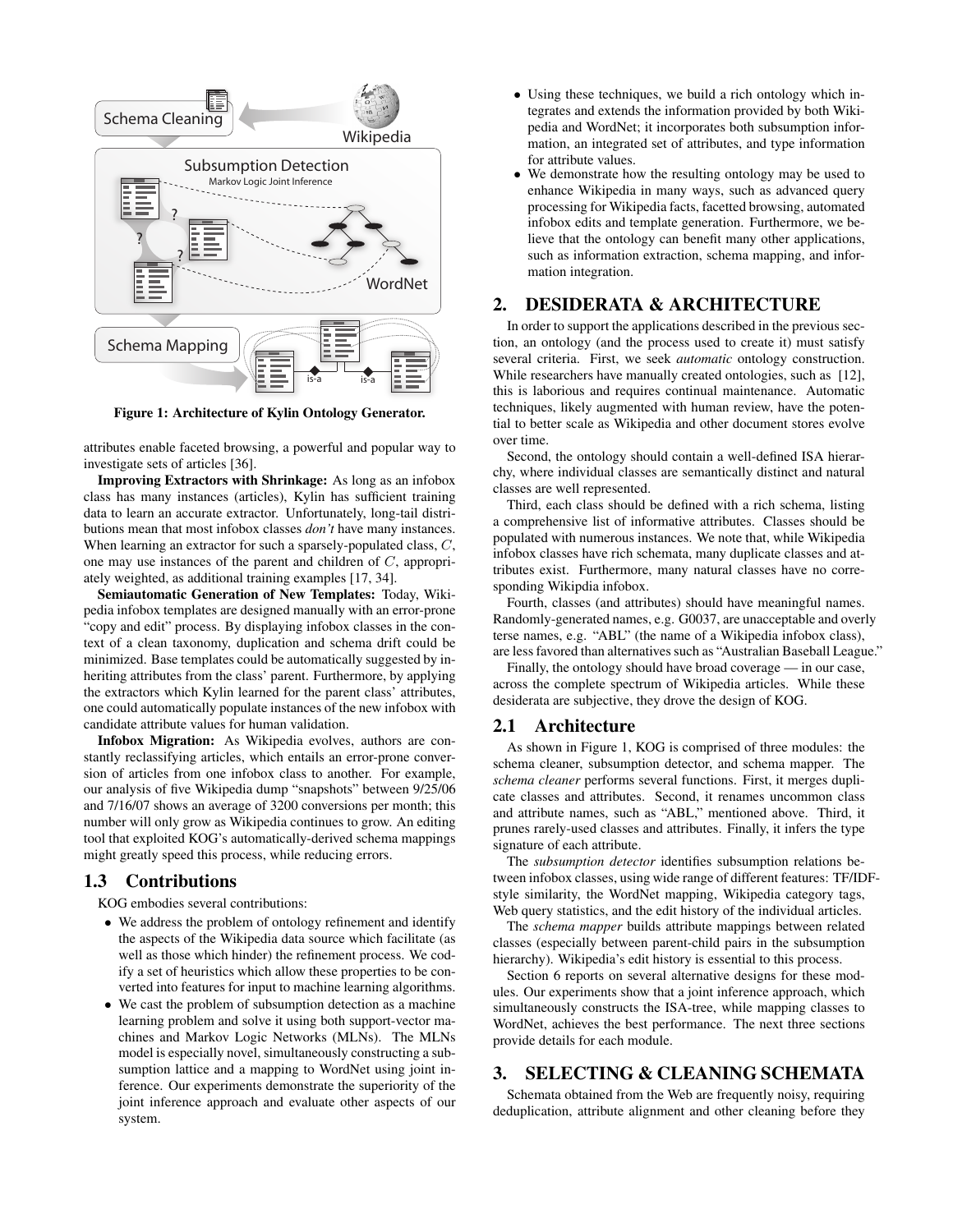

Figure 2: Sample Wikipedia infobox and the attribute / value data used to generate it.

may be organized into an ontology. Consider the Wikipedia infobox class schemata as a case study. Widely used to display a concise, tabular summary of an article, an infobox defines subjectattribute-value triples with the intent that infoboxes of the same class will share most attributes. For example, Figure 2 shows the "Beijing" infobox for the class *settlement*; this was dynamically generated from the data shown in Figure 2. The set of attributes used in a class' infoboxes, and the types of the associated values, implicitly define the schema of individual classes. But even the explicitly defined Wikipedia schemata are noisy, with duplicate schemata, sparse instantiation, obscure class names, and untyped attributes. We now explain how to cope with these problems.

## 3.1 Recognizing Duplicate Schemata

One challenge stems from the need to group distinct but nearlyidentical schemata. In the case of Wikipedia, users are free to modify infobox templates allowing schema evolution during the course of authoring and causing the problem of class/attribute duplication. For example, four different templates: "U.S. County" (1428), "US County" (574), "Counties" (50), and "County" (19), were used to describe the same class in the 2/06/07 snapshot of Wikipedia. Similarly, multiple tags are used to denote the same semantic attributes (e.g., "Census Yr", "Census Estimate Yr", "Census Est." and "Census Year").

Schema matching has been extensively studied in the data-management community, and the resulting techniques apply directly to the task of duplicate detection [14, 23]. In the case of Wikipedia, however, the task is facilitated by additional features from the collaborative authoring process: redirection pages and the edit history.

Wikipedia uses redirection pages to map synonyms to a single article. For example, "Peking" is redirected to "Beijing". By checking all redirection pages, KOG notes when one infobox template redirects to another.

Next, KOG converts class names to a canonical form: parentheses are replaced with "of" (e.g., "highschool (american)" to "highschool of american"). Underscores, "\_", are replaced with a space



Figure 3: The number of article instances per infobox class is similar to a Zipf distribution.

and digits are discarded (e.g., "musical artist\_2" to "musical artist"<sup>3</sup>). Finally, all tokens are converted to lowercase. Classes mapping to the same canonical form are considered to be duplicates.

Conveniently, Wikipedia records a full edit history of changes to the site; KOG exploits this information to locate duplicate attributes within each class. For example, if authors have renamed attributes from one name to another more times than a threshold (e.g., 5) then this suggests that they likely denote the same semantics and could be treated as duplicates. Similarly, if two attributes of class c never have values filled simultaneously, and they have been both transferred to the same attribute of class  $d$ , this edit pattern also indicates duplication. KOG combines these edit-history features with the evidence from canonical forms to render its final match.

#### 3.2 Ignoring Rare Classes and Attributes

Another consequence of free authoring is schema sparseness many classes and attributes are used rarely, leading to a long-tailed distribution. For example, Figure 3 shows the number of Wikipedia article instances (log scale) per infobox class. Of the 1935 classes, 25% have fewer than 5 instances and 11% have only one. The case is even worse for infobox-class attributes — only 46% of attributes are used by at least 15% of the instances in their class.

We observed that rare infobox classes and attributes often indicate non-representative uses (e.g., the "mayor" attribute for "U.S. County"), or result from noisy data — As a first step, KOG eliminates them from processing. Currently, KOG uses simple statistics for pruning — infobox classes with fewer than 5 articles are ignored. For each class, we keep only those attributes used by more than 15% of instance articles. In the future, we plan more sophisticated methods for dealing with rare items.

## 3.3 Assigning Meaningful Names

In Wikipedia a number of infobox classes have obscure or terse names, such as "ABL," mentioned earlier, and "pref gr," which denotes "prefectures of Greece." Even humans may find it difficult to discern the underlying meaning, yet without an intuitive name a class has limited value.

KOG detects which names may need renaming by identifying those which are missing (even after stemming) from a dictionary, WordNet in our case. If any token from a class name fails to match a WordNet node, KOG passes the name to the four-step procedure described below. If this procedure succeeds at any step, it terminates and returns the recovered full name.

Step 1: Split the name using case boundary information. For example, "horseRacers" would be split into "horse Racers."

Step 2: Use spell checking (i.e., the statistically-based *Google-SpellSuggestion* function) to find transmutations, e.g. correcting

<sup>&</sup>lt;sup>3</sup>Sometimes authors add digits to names to indicate a minor difference. Inspection suggests that the variants should be merged when creating a general purpose ontology.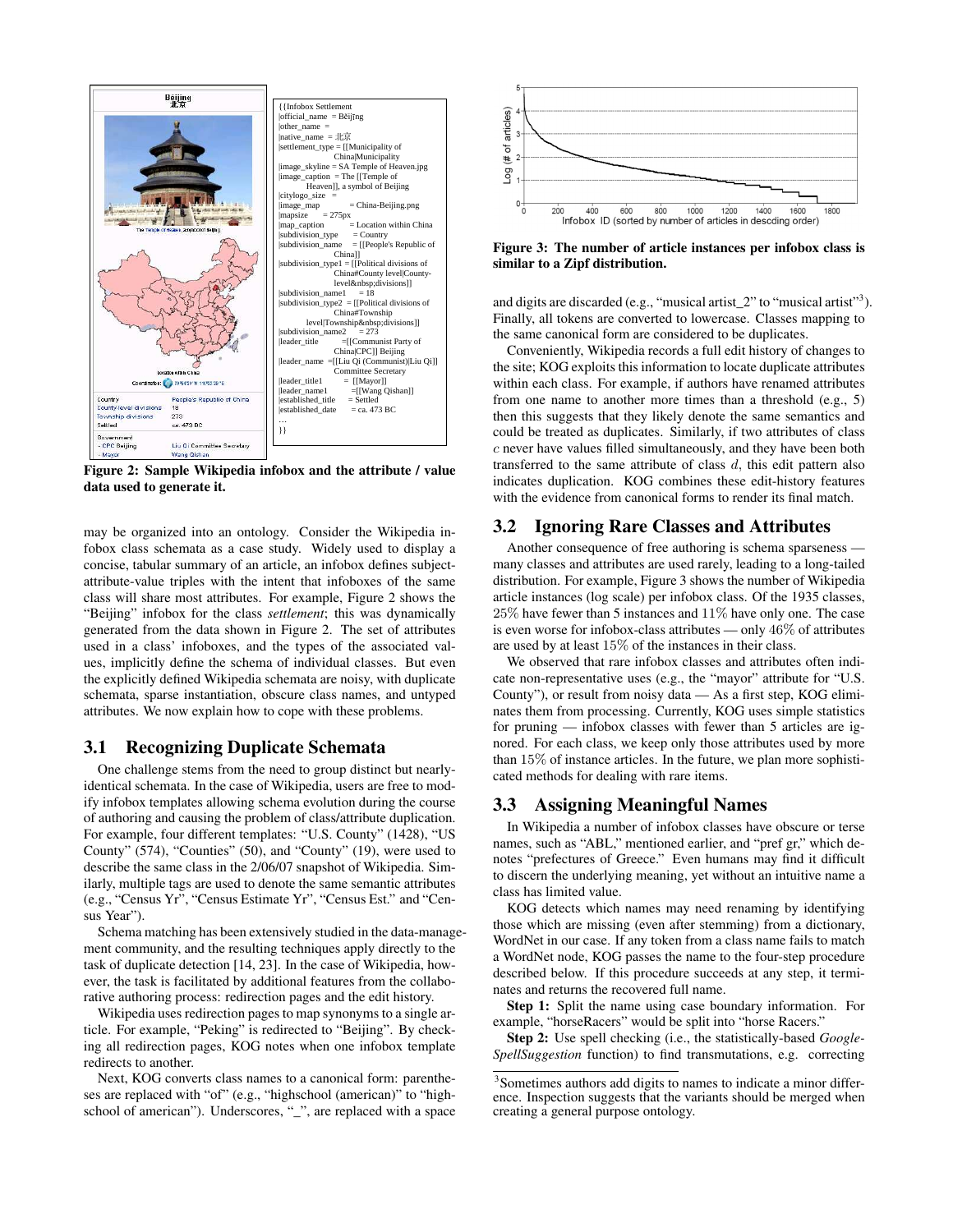"hungerstriker" to "hunger striker."

Step 3: Collect the category tags of all instance articles within the class, and pick the most frequent  $k$  (2 in our case) tags. If the abbreviated form of one tag matches the class name, the tag is treated as the recovered name. Otherwise, the most frequent tag is returned. With the "ABL" class, for example, "Australian Baseball Team" and "Australian Baseball League" are the two most frequent tags, and "Australian Baseball League" would be returned.

Step 4: Query Wikipedia to see if there is an article corresponding to the given class. If it is a redirected page and the title has a good form (as measured heuristically), such as "Video Game" redirected from "cvg", KOG uses the title for the new class name. Otherwise, it uses the definition phrase in the first sentence of the article as the final result. For example, for the "amphoe" class, there is an "Amphoe" article whose first sentence reads "An amphoe is the second level administrative subdivision of Thailand," and so KOG uses *"second level administrative subdivision of Thailand"* as the class name.

These four heuristics may also be used to rename obscurely named *attributes*, such as "yrcom," (year of commission). In addition, KOG uses Wikipedia's edit history to see if people have manually renamed the attribute in some instances of the class. For example, "stat\_pop" can be renamed "population estimation," because users have made some transfers between these two attributes.

## 3.4 Inferring Attribute Types

Even though infobox classes have associated schemata, there is no type system for attribute values. Indeed, since infoboxes are intended solely to provide convenient visual summaries for human readers, there is no *guarantee* that users are consistent with datatypes. Yet inspection shows that most attributes *do* have an implicit type (e.g. "spouse" has type "person"), and if types could be inferred, they would greatly facilitate extraction, fact checking, integration, etc.

KOG infers attribute types from the corresponding set of values, using the following five-step procedure:

**Step 1:** Let c be an infobox class with attribute  $a$ . For example, a might be the "spouse" attribute of the "person" class. KOG generates the set of possible values of a, and finds the corresponding Wikipedia objects,  $V_{c,a}$ ; note not every value will have corresponding Wikipedia article.

**Step 2:** Create a partial function  $\omega : V_{c,a} \to N_w$  from value objects to WordNet nodes by combining two preexisting partial mappings. The first source, "DBpediaMap," is DBpedia's [5] manually created mapping from 287,676 articles to corresponding WordNet nodes. If DB pediaMap does not have an image for  $v \in V_{c,a}$ , then KOG uses "YagoMap," an automatically-created mapping, which links a greater number, 1,227,023, of Wikipedia articles to Word-Net nodes [32].

**Step 3:** Consider the set of WordNet nodes  $\{n :$  there exist at least t distinct  $v \in V_{c,a}$  such that  $\omega(v) = n$  for some threshold, t (we use  $t = 10$ ). If there are at least 2 nodes in this set, KOG considers the two which are mapped by the most values in  $V_{c,a}$  and finds their relationship in WordNet. If the relationship is *alternative, sibling, or parent/child*, KOG returns their least common parent synset as the final type for the given attribute. For example, if the two most frequent nodes are "physicist" and "mathematician", then KOG would choose type "scientist," because it is the direct parent of those two siblings. If no relationship is found, KOG sets the type equal to the synset of the most frequent node.

**Step 4:** If no WordNet node is mapped by at least  $t$  values in  $V_{c,a}$ , KOG creates a larger set of values, V, by adding the values of a similar class,  $c'$  which also has attribute  $a$ . For example, Wikipedia entities from "Person.Spouse" and "Actor.Spouse" would be put together to compute the accumulated frequency. The most frequent WordNet node would be returned as the type of the target attribute.

Step 5: If Step 4 also fails, KOG analyzes the edit history to find the most related attribute, which has the highest number of transfers with the target attribute. The type of this most-related attribute is then returned as the type of  $a$ .

KOG can also generate a type signature for a complete infobox class. Indeed, this is easy after the class has been mapped to a WordNet node, which is described in the next section.

# 4. DETECTING SUBSUMPTION

Detecting subsumption relations, i.e. that one class *ISA* subset of another, is the most important challenge for KOG. We model this task as a binary classification problem and use machine learning to solve it. Thus, the two key questions are: 1) which features to use, and 2) which machine learning algorithm to apply. In fact, we implemented two very different learning frameworks: SVMs and a joint inference approach based on Markov logic. The next subsection defines the features: a mixture of similarity metrics and Boolean functions. Section 6 shows that our joint inference approach performs substantially better.

#### 4.1 Features for Classification

KOG uses six kinds of features, some metric and some Boolean. Similarity Measures: Class similarity is an indication of subsumption, though not a sufficient condition. KOG uses four different similarity metrics.

*Attribute Set Similarity:* KOG models a class as the set of its attributes, compresses each set into a bag of words, and computes the TF/IDF similarity score between the bags.

*First Sentence Set Similarity:* For each class, KOG creates a bag of words by taking the first sentence of each instance of the class. Again the TF/IDF score between the bags defines the similarity.

*Category Set Similarity:* The bags are created from the category tags attached to the class instances.

*Transfer Frequency:* This similarity score is computed from Wikipedia's edit history. If  $c$  and  $c'$  denote two classes, define their *transfer-frequency* similarity as the number of articles whose class membership switched from  $c$  to  $c'$  or vice versa. We normalize this frequency to  $[0, 1.0]$ .

Class-Name String Inclusion: Inspired by [33], we say that the feature *isaFT(c,d,Contain)* holds iff: 1) the name of d is a substring of c's name, and 2) the two names have the same head (as determined by the Stanford parser [2]). For example, the feature holds for  $c =$  "English public school" and  $d =$  "public school," since both have "school" as head.

Category Tags: Many infobox classes have their own Wikipedia pages, and sometimes a special type of category, "XXX infobox templates," is used to tag those pages. We say that the feature *isaFT(c,d,HasCategory)* holds if class c has a special category tag called " $\langle$ name of d $\rangle$  infobox templates."

For example, the page for the "volleyball player" class has a category tag called "athlete infobox templates," and there exists another class named "athlete," so *isaFT("volleyball player", "athletes", HasCategory)*. This feature is strongly linked to subsumption (e.g., "volleyball player" *ISA* "athlete," but nothing is guaranteed. For example, both "athlete" and "Olympic" classes have the category tag "Sports infobox templates", but neither of them *ISA* sports.

Edit History: The edit patterns from Wikipedia's evolution contain useful information — intuitively, when changing the type of an instance, an author is more likely to specialize than generalize. We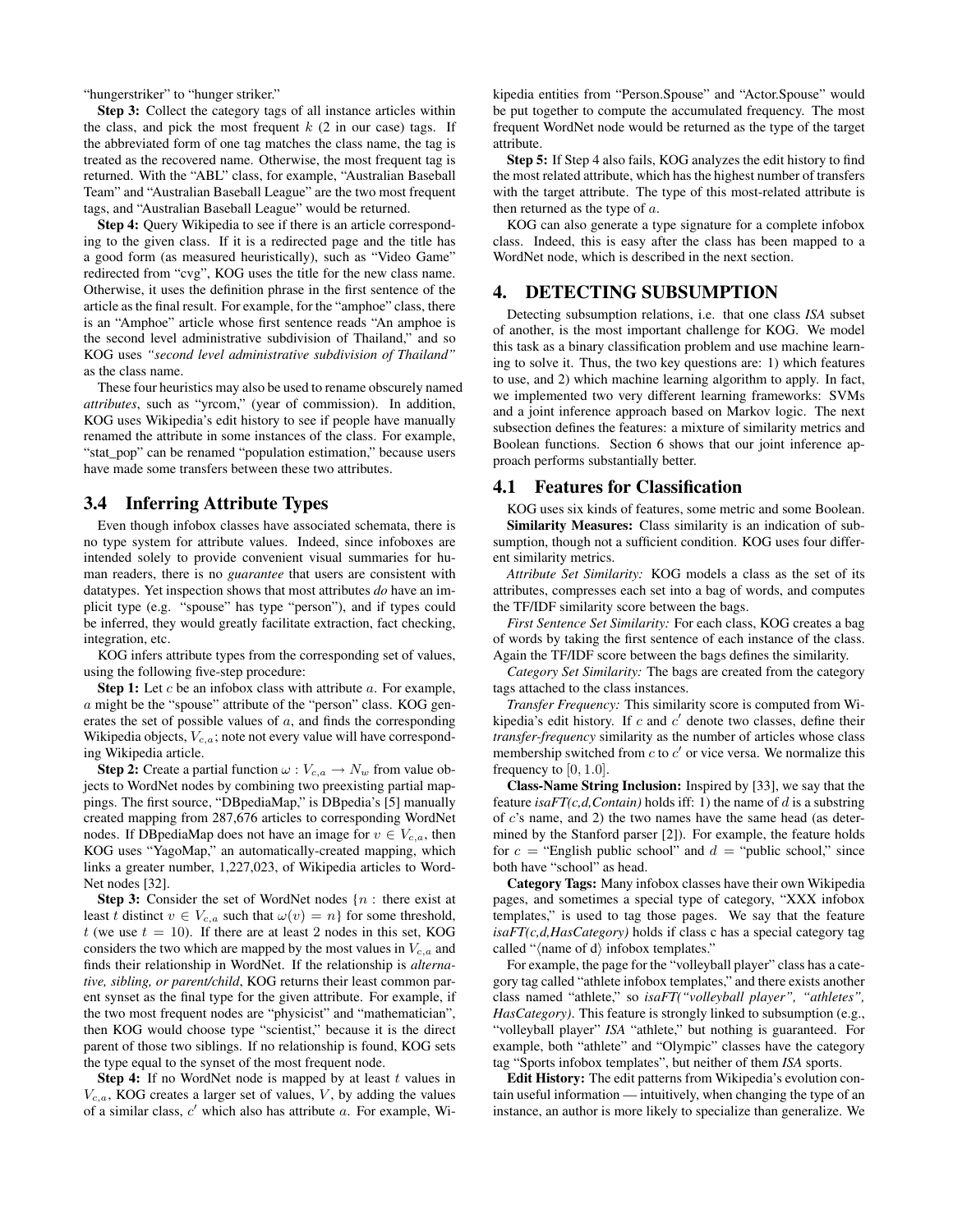define the *degree* of class c as the number of classes transferring with c. Given a pair of classes c and  $d$ , KOG checks: 1) whether the *transfer-frequency* between  $c$  and  $d$  is high enough (e.g, bigger than 5 in our case); 2) Whether the degree of  $d$  is much bigger than that of  $c$  (e.g. more than twice as big). If both conditions are true, we say the feature *isaFT(c,d,EditH)* holds — weak evidence for *"A ISA B"*.

Hearst Patterns: Following [19, 16], KOG queries Google to collect type information about class names using patterns such as *"NP0, like NP1"* and *"NP0 such as NP1"*, which often match phrases such as ". . . scientists such as phsyicists, chemists, and geologists." We say *isaFT(c,d,HPattern)* holds if the Google hit number for HPattern(c,d) is big enough(e.g. 200 in our case) while very small for HPattern(d,c)(e.g. less than 10 in our case).

WordNet Mapping: By computing a mapping from infobox classes to WordNet concept nodes, KOG gains useful features for predicting subsumption. For example, if both  $c$  and  $d$  have perfectly corresponding nodes in WordNet and one WordNet node subsumes the other (say  $isaFT(c,d,isaWN)$ ), then this is likely to be highly predictive for a learner. Since computing the mapping to WordNet is involved, we describe it in the next subsection.

# 4.2 Computing the WordNet Mapping

In this section we explain how KOG generates two mappings between infobox classes and WordNet nodes:  $\omega(c)$  returns a node whose name closely matches the name of c, while  $\varphi(c)$  denotes the node which most frequently characterizes the *instances* of c according to Yago [32]. Based on these two mappings, KOG seeks the closest semantic match  $\varpi(c)$  for each class c in WordNet (e.g., "scientist" class should map to the "scientist" node instead of the "person" node), and outputs one of the seven mapping types characterizing different degrees of match; in descending order of strength we have: *LongName*, *LongHead*, *ShortNameAfterYago*, *ShortHead-AfterYago*, *HeadYago*, *ShortName*, and *ShortHead*. The following steps are tried in order until one succeeds.

**Step 1:** If class  $c$ 's name (after cleaning) has more than one token, and has an exact match in WordNet,  $\omega(c)$ , then  $\omega(c)$  is output as the closest semantic match  $\varpi(c)$  with mapping type *LongName*. This kind of mapping is very reliable — a random sample of 50 cases showed perfect precision.

Step 2: KOG uses the Stanford parser to locate the head of  $c$ 's name and returns the WordNet node which matches the longest substring of that head,  $\omega(c)$ . For example, "beach volleyball player," is matched to "volleyball player" in WordNet, instead of "player." If the matched head has more than one token, then  $\omega(c)$  is returned with type *LongHead*; a sample shows that it is also very reliable.

Step 3: If neither of the previous techniques work, KOG looks for a consensus mapping amongst articles which instantiate the class, much as it did when determining an attribute's type in Section 3.4. However, instead of using both the DBpediaMap and YagoMap to define the mapping, as done previously, KOG just uses YagoMap, saving the higher-quality, manually-generated DBpediaMap to use as training data for the learner. Let  $I_c$  denote the instances of infobox class c; for all  $o \in I_c$  let  $\varphi(o)$  be the Word-Net node defined by Yago. Let  $\varphi(c)$  be the most common node in  $\varphi(I_c)$ . If c's head is a single token, and has a matched node  $\varphi(c)$ in WordNet, KOG checks the relationship between  $\omega(c)$  and  $\varphi(c)$ in WordNet. If  $\omega(c)$  is a child or alternative of  $\varphi(c)$  and the head is the class name itself (i.e., c's name is a single token), KOG returns  $\omega(c)$  with type *ShortNameAfterYago*; otherwise, KOG returns  $\omega(c)$ with type *ShortHeadAfterYago*. If no relationship is found between  $\omega(c)$  and  $\varphi(c)$ , KOG returns  $\varphi(c)$  with type *HeadYago*. If no  $\varphi(c)$ is found, KOG returns  $\omega(c)$  with type of either *ShortName* or *Short-* *Head*, depending on whether  $c$  is single token. As in Yago [32], we select the most frequent sense of the mapped node in WordNet, which turns out to work well in most cases.

To finally determine whether  $\varpi(c)$  is returning a good mapping, KOG encodes its mapping type as a Boolean feature: *mapType(c,t)*, where t denotes one of the seven types (e.g., *LongName*). A support vector machine (SVM) is learned using DBpediaMap as a training set (We used the LIBSVM implementation [3]). In this way, the SVM learns relative confidences for each mapping type and outputs a score for the WordNet mappings. This score can be used to easily control the precision / recall tradeoff. Furthermore, the score could also identify potentially incorrect mappings for further verification (whether manual or automatic).

Now, when given two classes  $c$  and  $d$ , KOG can check whether  $\varpi(c)$  subsumes  $\varpi(d)$  in WordNet. If so, KOG constructs the feature, *isaFT(c,d,isaWN)*, which is likely to be highly predictive for the subsumption classifier described next.

We close by noting that, in addition to being a useful feature for the subsumption classifier, the WordNet mapping has other important benefits. For example, each node in WordNet has an associated set of synonyms which can be used for query expansion during query processing over the infobox knowledge base. For example, consider a query about ballplayers born in a given year. Even though there is no "ballplayer" class in Wikipedia, WordNet knows that "ballplayer" and "baseball player" are synonyms and so a query processing system can operate on records of the "baseball player" class. Additionally, associating the attributes from a Wikipedia schema (as well as a long list of class instances) with a WordNet node may also provides substantial benefit to WordNet users as well.

## 4.3 Max-Margin Classification

One might think that there would be no need to learn a second classifier for subsumption, once KOG has learned the mapping from infobox classes to WordNet, but in practice the WordNet mapping is not 100% correct, so the other features improve both precision and recall. But even if the first SVM classifier could learn a correct mapping to WordNet, it would be insufficient. For example, "television actor" and "actor" are both correctly mapped to the WordNet node "person," but this mapping is incapable of predicting that "actor" subsumes "television actor." Instead, KOG treats the mapping as just another feature and learns the subsumption relation using all available information.

KOG uses the "DBpediaMap" to constructs the training dataset (details in section 6.2) to train an SVM classifier for subsumption. By automatically weighing the relative importance of all features, KOG finds an optimal hyperplane for classifying subsumption. With a confidence threshold of 0.5, the SVM achieves an average precision of 97.2% at a recall of 88.6%, which is quite good.

#### 4.4 Classification via Joint Inference

While the SVM's performance is quite good, there is still space to improve. First, the SVM classfier predicts *ISA* between each pair of classes sequentially and separately. This local search ignores evidence which is potentially crucial. For example, if *"c ISA d"* and *"d ISA e"*, then it is likely that *"c ISA e"*, even if no strong features observed for the pair of  $c$  and  $e$ .

Secondly, the SVM classifiers separate the WordNet mapping and *ISA* classification as input and output, so that the crosstalk between these two parts is blocked. In reality, however, these two problems are strongly intermixed and evidence from either side can help to resolve the uncertainty of the other side. For example, given that class c and d have correct mappings to WordNet and  $\pi(c)$  *ISA*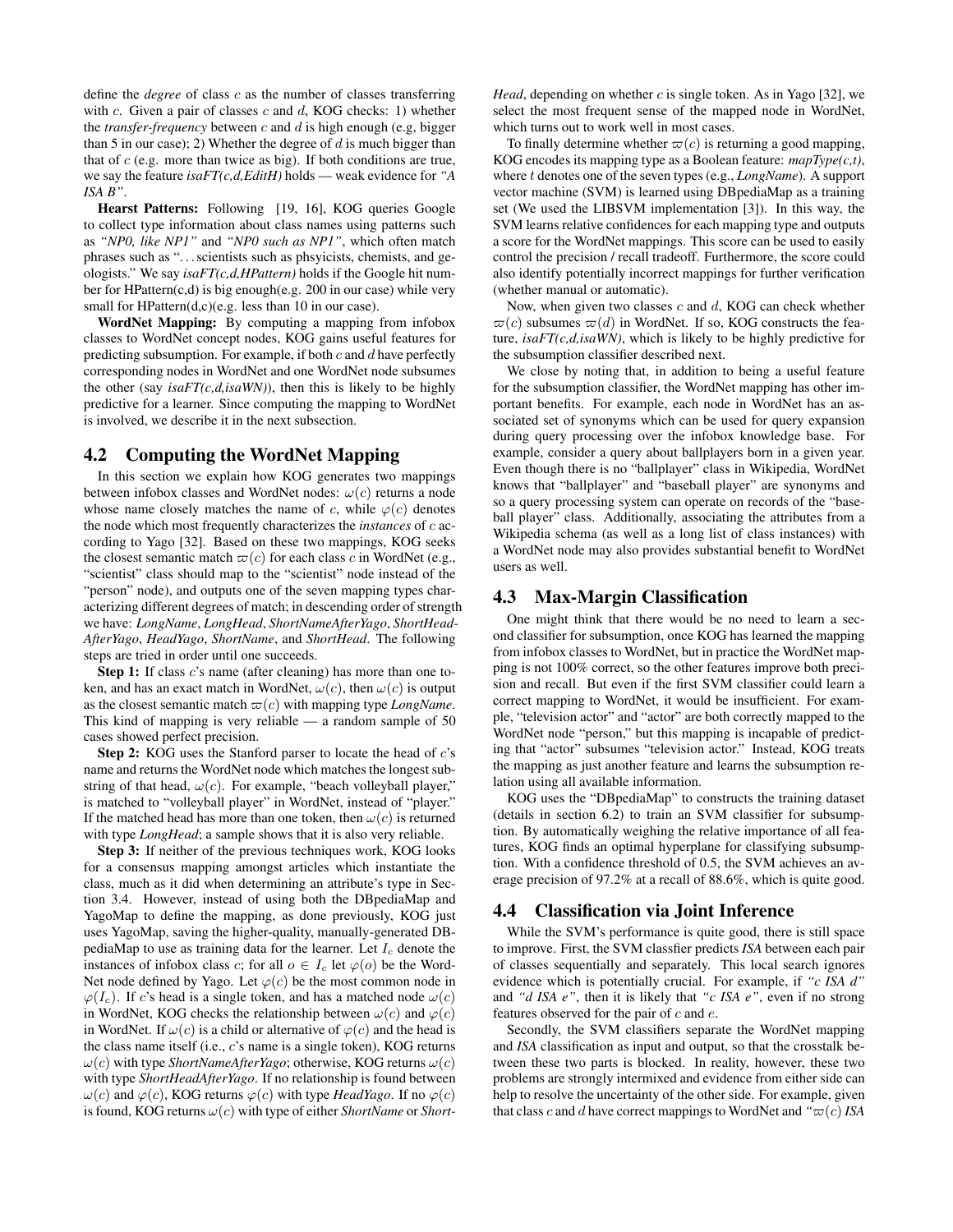$\varpi(d)$ ", it is likely that "c ISA d"; on the other hand, if "c ISA d" but the retrieved mappings  $\varpi(c)$  and  $\varpi(d)$  have no *ISA* relationship in WordNet, then it is clear that something is wrong — but the SVM won't recognize the problem.

In contrast, a relational-learning model capable of joint inference *can* exploit this global information. To see if this would lead to greater performance, we applied the Markov Logic Networks(MLNs) model. By addressing *ISA* classification and WordNet mapping jointly, our MLNs model achieves substantially better performance for both tasks. Section 6 provides detailed experiments, but we note that with a confidence threshold of 0.5, our MLNs model eliminated 43% of the residual error while simultaneously increasing recall from 88.6% to 92.5%.

Before describing our MLNs classifier in more detail, we provide background on Markov Logic Networks.

#### Markov Logic Networks

A first-order knowledge base can be seen as a set of hard constraints on the set of possible worlds: if a world violates even one formula, it has zero probability. The basic idea of MLNs is to soften these constraints: when a world violates one formula in the KB it is deemed less probable, but not impossible. The fewer formulas a world violates, the more probable it is. Each formula has an associated weight that reflects how strong a constraint it is: the higher the weight, the greater the difference in log probability between a world that satisfies the formula and one that does not, other things being equal.

(From Richardson & Domingos [28]) A *Markov Logic Network* L is a set of pairs  $(F_i, w_i)$ , where  $F_i$  is a formula in first-order logic and  $w_i$  is a real number. Together with a finite set of constants  $C =$  ${c_1, c_2, \ldots, c_{|C|}}$ , it defines a Markov network  $M_{L,C}$  as follows:

- 1.  $M_{L,C}$  contains one binary node for each possible grounding of each predicate appearing in  $L$ . The value of the node is 1 if the ground predicate is true, and 0 otherwise.
- 2.  $M_{L,C}$  contains one feature for each possible grounding of each formula  $F_i$  in  $L$ . The value of this feature is 1 if the ground formula is true, and 0 otherwise. The weight of the feature is the  $w_i$  associated with  $F_i$  in  $L$ .

Thus, there is an edge between two nodes of  $M_{L,C}$  if and only if the corresponding ground predicates appear together in at least one grounding of one formula in L. An MLNs can be viewed as a *template* for constructing Markov networks. The probability distribution over possible worlds  $x$  specified by the ground Markov network  $M_{L,C}$  is given by

$$
P(X = x) = \frac{1}{Z} \prod_{i} \phi_i(x_{\{i\}})
$$
 (1)

where Z is the normalization factor,  $\phi_i(x_{\{i\}})$  is the potential function defined on the ith clique which is related to a grounding of formula  $F_i$ , and  $x_{\{i\}}$  is the discrete variable vector in the clique. Usually, it is represented as follows,

$$
\phi_i(x_{\{i\}}) = \begin{cases} e^{w_i} & F_i(x_{\{i\}}) = True \\ 1 & F_i(x_{\{i\}}) = False \end{cases}
$$
 (2)

In this way, we can represent the probability as follows,

$$
P(X = x) = \frac{1}{Z} \exp\left\{\sum_{i} w_i n_i(x)\right\}
$$
 (3)

where  $n_i(x)$  is the number of true groundings of  $F_i$  in x.

#### Using MLNs to Classify Subsumption

KOG uses the open source Alchemy system [22] to implement its MLNs classifier. As described in Section 4.1, two predicates are used to represent features:  $mapType(c,t)$  and  $isaFT(c_1, c_2, f)$ . Two query predicates  $isa(c_1, c_2)$  and  $map(c)$  are used to express the uncertainty of *ISA* classification and WordNet mapping, respectively. After learning, Alchemy computes the probabilities of these predicates.

We use three kinds of logical formulas to guide KOG's learning. The first represents the loose connection between WordNet mappings and the corresponding types. For example,

$$
mapType(c, LongName) \Leftrightarrow map(c)
$$

which means "Class c has a long class name and exactly matches a node in WordNet if and only if this mapping is correct."<sup>4</sup> Remember that Alchemy will learn the best probabilistic weight for this and the other rules. By using a metavariable, " $+t$ ," instead of the constant *LongName*, we direct Alchemy to learn weights for all possible indications:  $mapType(c, +t) \Leftrightarrow map(c)$ .

The second class of formulas encode the intuition that 1) *ISA* is transitive, and 2) features such as  $isaFT(c_1, c_2, Contain)$  are likely correlated with subsumption:

$$
isa(c_1, c_2) \land isa(c_2, c_3) \Rightarrow isa(c_1, c_3)
$$

$$
isaFT(c_1, c_2, +f) \Leftrightarrow isa(c_1, c_2)
$$

The final formulas encode the connection between the WordNet mapping and *ISA* classification:

$$
is a FT(c_1, c_2, is a WN) \land map(c_1) \land map(c_2) \Rightarrow is a(c_1, c_2)
$$

which means "if  $c_1$  and  $c_2$  both have correct WordNet mappings and the mapped nodes are *ISA* in WordNet, then  $c_1$  *ISA*  $c_2$ ."

Two other formulas complete the intuition:

$$
is a FT(c_1, c_2, is a WN) \land is a(c_1, c_2) \Rightarrow map(c_1) \land map(c_2)
$$
  

$$
map(c_1) \land map(c_2) \land is a(c_1, c_2) \Rightarrow is a FT(c_1, c_2, is a WN)
$$

Discriminative learning is used to determine the weights of formulas [30], and MC-SAT is used for inference [27]. Experimental results show that this joint inference approach improves the precision of both *ISA* classification and WordNet mapping.

# 5. MAPPING ATTRIBUTES ACROSS SCHEMATA

Schema mapping is a well-studied database problem, which seeks to identify corresponding attributes among different relational schemata [14, 23]. With KOG, we take a simple approach which exploits the structure of Wikipedia, relying on the edit history (e.g., Wikipedia's sequential record of every edit to every page) and string similarity comparison to find attribute mappings.

Let  $c$  and  $d$  denote two classes, typically a parent/child pair from the subsumption lattice constructed in the previous section. KOG considers different pairs of attributes, looking for a match by checking the following conditions in turn:

Step 1: If the *transfer frequency* between two attributes c.a and d.b is high enough ( $> 5$  in our case), KOG matches them.

Step 2: If data is sparse, KOG considers attribute names independent of class, looking at the edit history of all classes with attributes named  $a$  and  $b$ . For example, it treats "actor.spouse" and "person.spouse" both as "spouse," and "person.wife" and "musician artist.wife" both as "wife," and computes the sum of the transfer frequencies between all possible pairs of attributes  $(a, b)$ . If an

<sup>&</sup>lt;sup>4</sup>In fact, Alchemy converts the bidirectional implication into two separate clauses, one for each direction; this allows it to learn different weights for each direction.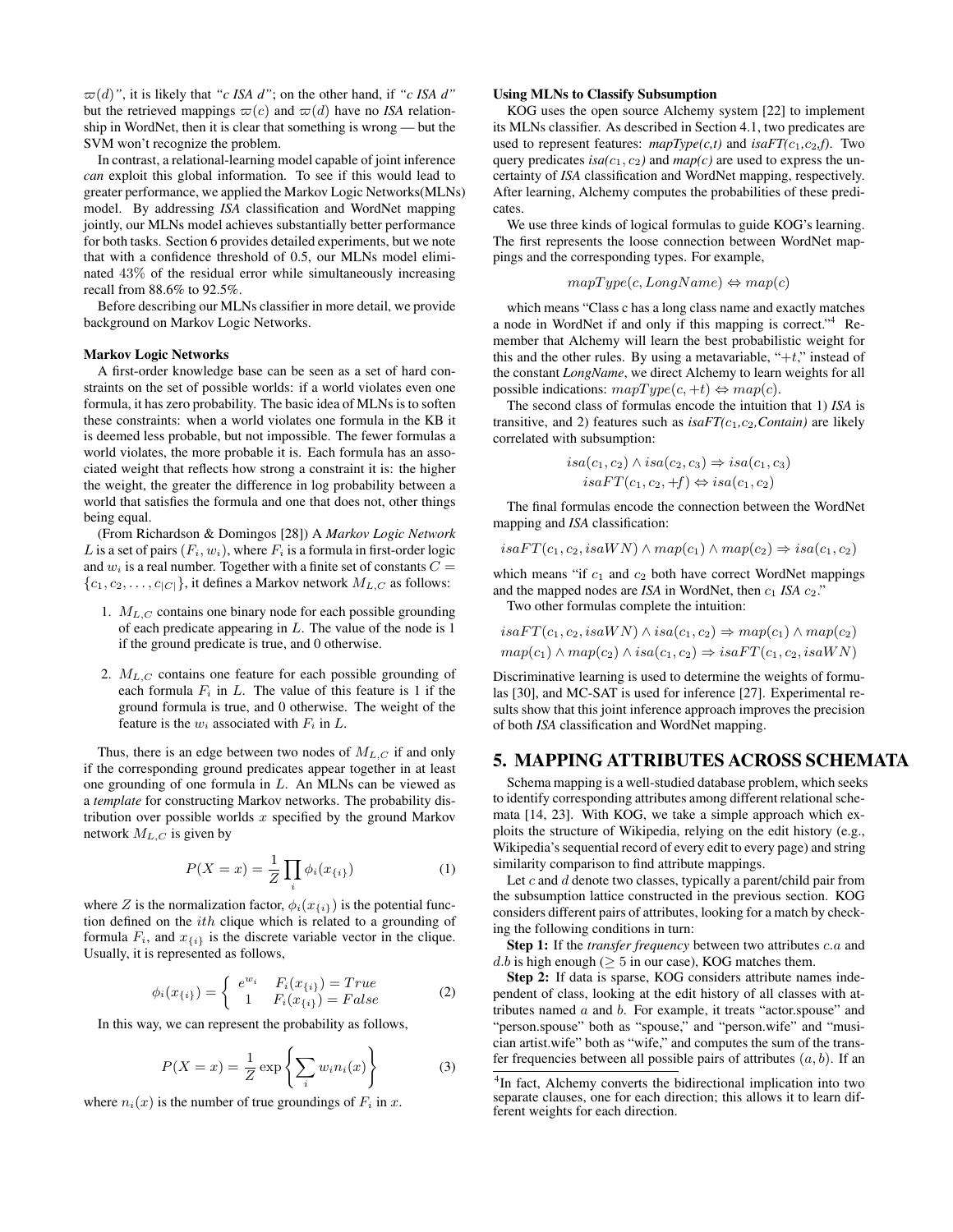attribute c.a wasn't mapped in Step 1 and the *transfer frequency* between attribute  $a$  and  $b$  is over threshold in this aggregate fashion, then KOG maps  $c.a$  to  $d.b.$ 

Step 3: If the previous steps fail, KOG uses the lexical, string comparison method, like that of Section 3.1.

Once mapping is complete, KOG iterates over all attributes, collecting every corresponding attribute into a bag of alternative names. For example, the "birth place" attribute of "person" is given the following alternative names: birthplace, place of birth, place birth, location, origin, cityofbirth, born." This naming information is helpful for query expansion and for other tasks (e.g., query suggestion, information integration, etc.)

Since KOG has already estimated a type signature for each attribute, it uses this to double-check whether the attribute mapping is consistent. Those which fail to match are tagged for subsequent verification and correction, which could be manual or automatic. In the future, we intend to add the attribute mapping phase, with type consistency, into our joint inference approach.

# 6. EXPERIMENTS

To investigate KOG's performance, we downloaded the English version of Wikipedia for five dates between 09/25/2006 and 07/16/2007. We evaluated ontology refinement on the 07/16/2007 snapshot; previous versions were used to compute edit-history information. There are many measurements for taxonomy creation. We chose the most general criteria of precision and recall.

## 6.1 Selecting & Cleaning Schemata

This section addresses three questions: How does KOG recognize duplicate schemata? How does it assign meaningful names? And what is the precision for attribute type inference?

#### Recognizing Duplicate Schemata

Our data set contained 1934 infobox templates. By following redirected pages, KOG found 205 duplicates; checking canonical forms identified another 57. A manual check yielded an estimate of 100% precision. To estimate recall, we randomly selected 50 classes and found 9 duplicates by manual checking. KOG successfully identified 7 of them, which leads to an estimated recall of 78%. Since KOG also prunes classes containing less than 5 instance articles, 1269 infobox classes are selected.

For attributes, KOG found 5365 duplicates — about 4 per class. We randomly selected 10 classes and manually identified 25 true duplications. On this set KOG predicted 23 duplicates of which 20 of them were correct. This leads to an estimated precision of 87%, and estimated recall of 79%. Since KOG ignores attributes which are used by less than 15% instance articles, 18406 attributes (out of 40161) survived cleaning.

#### Assigning Meaningful Names

By referring to WordNet, KOG selected 318 out of 1269 infoboxes for name recovery. KOG found names for 302 of these candidates and manual checking rated 267 of them to be correct. This is quite encouraging, because many class names are extremely hard to interpret — even for human beings. For example, KOG correctly renamed "wfys" to be "youth festivals" and renamed "nycs" to "New York City Subway." Table 1 shows the detailed contribution of each heuristic, where "All" means the combination of every heuristic, as described in section 3.1.

For attributes, we randomly selected 50 classes which contain a total of 654 attributes. By referring to WordNet, KOG identified 153 candidates, and it reassigned names to 122 of them; 102 of the new names were correct. This leads to an estimated precision of 84% and recall of 67%. We note that KOG didn't perform as well

| <b>Heuristic</b> | Precision(%) | $Recall(\%)$ | $F-Measure(\%)$ |
|------------------|--------------|--------------|-----------------|
| CaseCheck        | 97.0         | 10.1         | 18.2            |
| GoogleSpell      | 91.7         | 6.9          | 12.9            |
| Category         | 86.7         | 61.3         | 71.8            |
| WikiQuery        | 90.0         | 5.7          | 10.7            |
|                  | 88 4         | 84 O         | 86 1            |

Table 1: Performance of assigning meaning full class names.

here as it did when renaming class names. One explanation may be that less attention is paid by humans to attribute names, and this provides a weaker signal for KOG to exploit.

#### Inferring Attribute Types

In order to check the performance of type inference, we randomly picked 20 infobox classes, which had a total of 329 attributes. KOG predicted a type for 282 of these and 186 predictions were correct. This leads to an estimated precision of 66% with a recall of 57%. These results are acceptable given the problem difficulty and lack of labeled training data, but we anticipate that by incorporating the techniques introduced by the REALM model [15], KOG could do substantially better.

#### 6.2 Subsumption Detection

We now focus on three additional questions: What are the precision and recall of subsumption detection? How does KOG identify incorrect WordNet mappings? And what is the benefit (if any) of joint inference? First, however, we describe how KOG automatically derive a training dataset based on open Web resources.

#### Training dataset construction

Recall that "DBpediaMap" contains manually-created mappings from 287,676 articles to their corresponding WordNet nodes; the articles come from 266 of the infobox classes. KOG uses this data to construct the pseudo-training dataset for subsumption detection<sup>5</sup>. We call it "pseudo" because it is constructed indirectly, as follows. For each class covered by "DBpediaMap", we first select the most frequent aggregated label over its instance articles. Then we decide whether this is a *NameMap* or *HeadMap*: if the label exactly matches the class name or one of its alternative terms in WordNet, we call it a *NameMap*; otherwise call it a *HeadMap*. Besides "DBpediaMap", two other mapping types are also added to the pseudo dataset due to their high precision: one is *LongName* and another *LongHead*. In this way, we get a dataset of 401 classes with pseudolabeled WordNet mappings. Then KOG produces positive and negative *ISA* pairs by following the hyponym tree in WordNet:

- Suppose both class c and d have *NameMap*  $\varpi(c)$  and  $\varpi(d)$ . If  $\varpi(c)$  *ISA*  $\varpi(d)$ , KOG labels "c *ISA d*". Otherwise, "c *NOT ISA d"*;
- Suppose class c has  $HeadMap \varpi(c)$  and class d has *NameMap*  $\varpi(d)$ . If  $\varpi(c)$  *ISA*  $\varpi(d)$ ", or  $\varpi(c)$  is an alternative term of  $\varpi(d)$ , we label "c ISA d".

In this way, KOG gets 205 positive and 358 negative ISA pairs for training.

#### Results

To better understand the source of performance at subsumption classification, we also implemented a simplified MLNs classifier; it uses exactly the same features as the SVM classifier (without the formulas for crosstalk between WordNet mapping and *ISA* classification). For clarity, we call the simplified model "MLN," and the fully-functional one "MLN+." We test each model's performance with 5-fold cross validation on the pseudo-labeled dataset.

<sup>5</sup>Other datasets, like the automatically compiled "YagoMap" or the "Category Ontology" from [26] can also serve for this purpose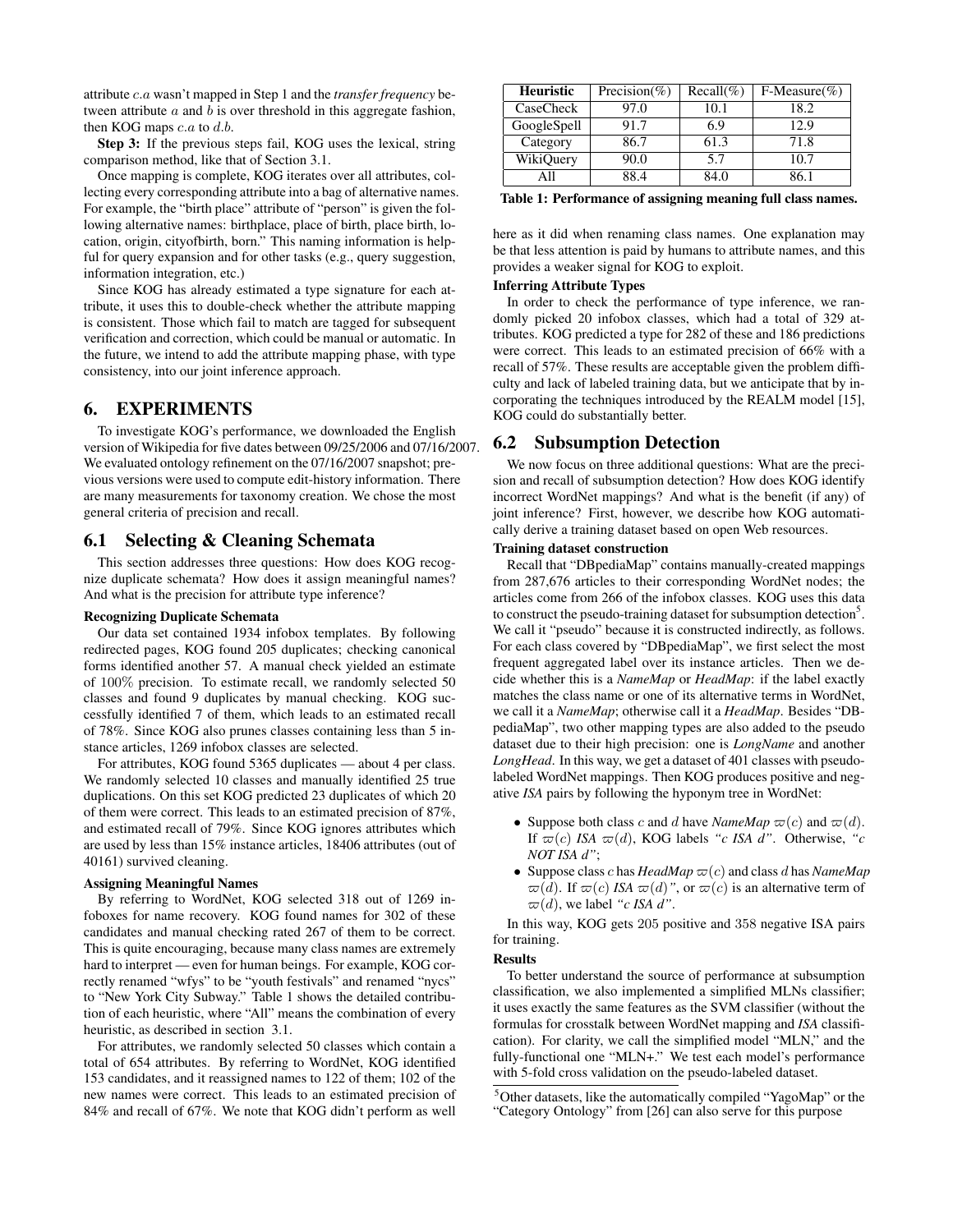

Figure 4: Precision vs. recall curve of ISA-tree construction.



Figure 5: ISA classification with confidence threshold set as 0.5.

Figure 4 shows the precision/recall curves for subsumption classification. All three models perform well. We suspect most people are willing to trade away recall for higher precision. In this sense, both MLNs models perform better than the SVM classifier, and MLN+ is the best by further extending the recall. To have a close look, we set the confidence threshold at 0.5, and compared three models' performance in Figure 5. The SVM classifier achieves an excellent precision of 97.2% and recall of 88.6%. The MLN model drops precision to 96.8% but has better recall at 92.1%. And MLN+ wins on both counts, extending precision to 98.8% (eliminating residual error by 43%) and recall to 92.5%. Since the only difference between the two MLNs are the formulas inducing joint inference, it is clear that this is responsible.

As we mentioned before, the WordNet mapping is useful in its own right. To check how joint inference affects this task, we again implemented a simplified MLNs and compared the performance of three models. Figure 6 shows that both MLNs models achieve a big improvement over the SVM classifier.The MLN+ model has overall better performance than MLN, especially at high recall. This improvement stems from MLN+'s ability to identifying incorrect WordNet mappings, as shown in Figure 7. This ability may translate into an effective *mixed-initiative interface*, since the MLN+ model will be able to drive active learning, asking humans to correct examples which it knows are incorrect.

#### 6.3 Mapping Attributes Across Schemata

This section evaluates the precision and recall of KOG's schema mapping capability. In particular, we are interested in the ability to



Figure 6: Precision vs. recall curve of WordNet mapping.



Figure 7: Relative performance detecting incorrect WordNet mappings.

accurately map corresponding attributes between parent and child schemata. To perform the evaluation, we took a random sample of 10 *ISA* class pairs (comprising 20 classes) from the constructed subsumption lattice. Manual checking revealed a total of 91 true mappings. KOG made 84 predictions and 79 of them were correct. This leads to an estimated precision of 94% and recall of 87%. There are two main causes for incorrect mappings: first, some ambiguous attributes are invented for flexible visualization purpose. For example, "free" and "free\_label" are widely used by users to define attributes. This ambiguity misleads KOG to link several attributes to these free attributes. Secondly, the stringsimilarity heuristic also produces errors occasionally. For example, "road.direction\_a" is mapped to "route.direction\_b" since only one character is different. In the future we hope to incorporate recentlydeveloped schema-mapping techniques from the database community in order to boost precision and recall.

#### 6.4 Enabling Advanced Queries

The main motivation for KOG was the hope that the resulting ontology would support advanced queries over data extracted from Wikipedia and the Web. As preliminary confirmation of this, we did a case study to check its support for query over Wikipedia infoboxes. It turns out KOG helps to extend the recall in many cases. For example, given a query like:

• *"Which performing artists were born in Chicago?"*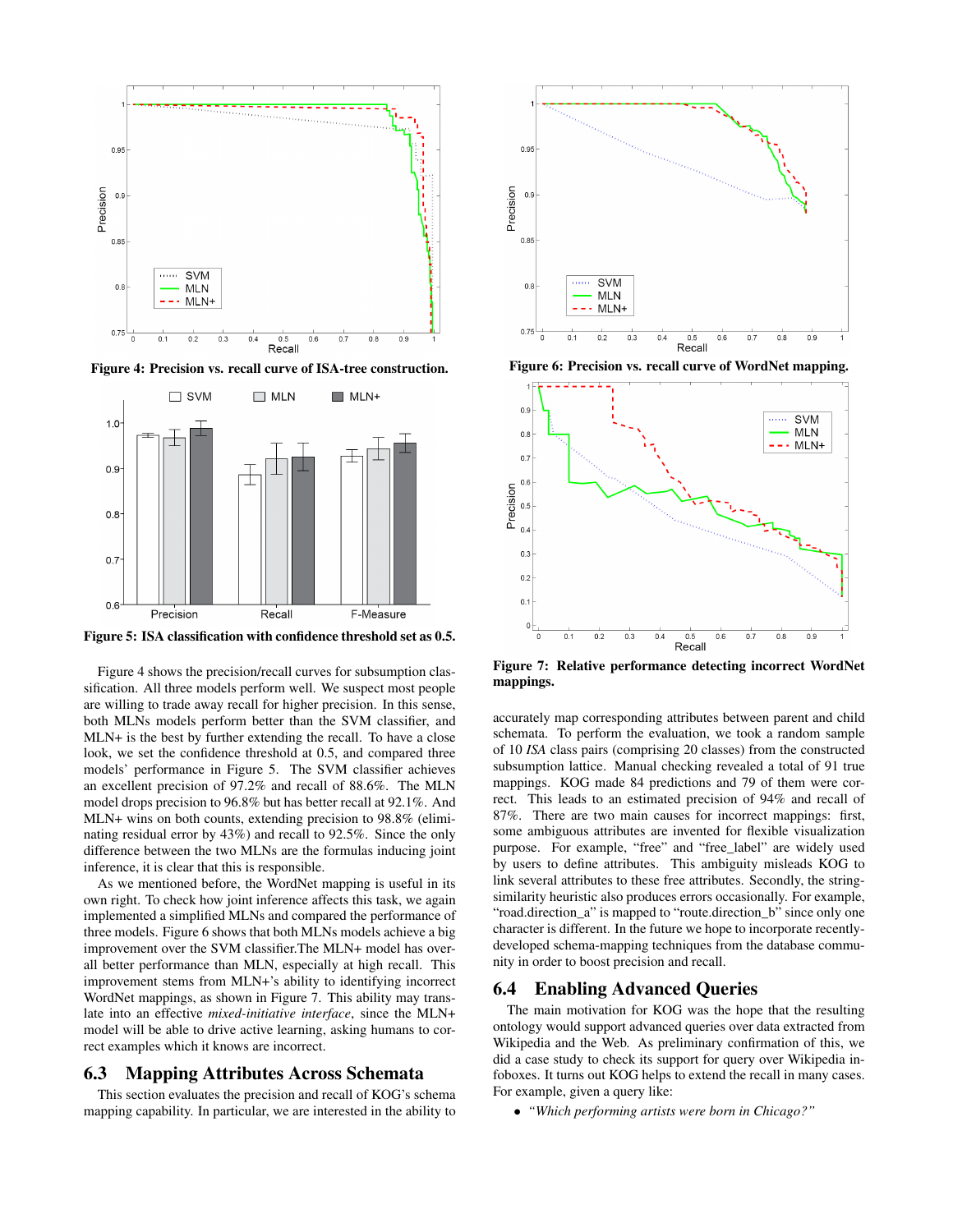Without the refined ontology, one would likely return zero results, because there is no "performing artist" infobox in the current Wikipedia. However, with KOG we know "performer" is an alternative of "performing artist" and its "location" attribute has "born" as an alias. As a result, the answer "Michael Ian Black" would be successfully retrieved from an infobox. Furthermore, by following the ISA tree, we know "actor" and "comedian" are children of "performer", and their attributes "birthplace", "birth place", "cityofbirth", "place of birth", "origin" are duplicates, all mapping to the "location" attribute of "performer." This expansion allows the return of 162 additional answers from "actor" and one additional answer from the "comedian" class.

# 7. RELATED WORK

Ontology Construction Based on Wikipedia Suchanek et al. built the Yago system by unifying WordNet and Wikipedia, where leaf category tags are mapped to WordNet nodes with rule-based and heuristic methods [32]. Strube et al. derived a large scale taxonomy based on the Wikipedia category system by applying several heuristics to identify the ISA relationships among category tags [26]. In contrast with this work, we focus on combining Wikipedia infoboxes with WordNet, and trained a sophisticated MLNs model to jointly infer the WordNet mapping and ISA classification. In some sense, their work and ours are complementary to each other: they achieve greater coverage with category tags, and we provide detailed schemata together with attribute mappings.

Herbelot et al. extracted ontological relationships from Wikipedia's biological texts, based on a semantic representation derived from the RMRS parser [21]. In contrast, KOG constructs a broad, general-purpose ontology. Hepp et al. propose to use standard Wiki technology as an ontology-engineering workbench and show an application of treating Wikipedia entries as ontology elements [20]. We are also motivated by the special structures (e.g., infoboxes) in Wikipedia, and try to address more advanced problems, such as subsumption extraction and schema mapping.

Learning Relations from Heterogenous Evidence Cimiano et al. trained an SVM classifier to predict taxonomic relations between terms by considering features from multiple and heterogeneous sources of evidence [10]. For KOG, we also used SVM classifiers to handle diverse features from heterogenous evidences. Furthermore, we also applied an MLNs model, showing the benefit of joint inference: by using a single MLNs classifier, KOG creates the WordNet mapping and ISA classification simultaneously — getting better performance on both tasks.

Snow et al.'s work [31] is closer to ours in the sense of handling uncertainty from semantic relationships and WordNet mappings all together over heterogenous evidence. However there are several important differences. First, they use local search to incrementally add one new relation in each step, greedily maximizing the one-step increase in likelihood. This hill-climbing model risks slipping into a local maximum, with no ability to jump to a globally better solution. In contrast, we use a MLNs model to jointly infer the value of all relations, more likely finding the optimal solution. Second, Snow et al. assume that each item of evidence is independent of all others given the taxonomy, and depends on the taxonomy only by way of the corresponding relation. In contrast, our MLNs model doesn't make any independence assumption during inference.

Schema Matching Several of the problems addressed by KOG may be seen as instances of the schema-matching problem: recognizing duplicate schemata, finding duplicate attributes, and matching the attributes of one schema with those of a subsuming class. Many researchers have investigated this general problem, especially those in the database and IR communities. For example, Doan et al. developed a solution combining several types of machine learning [14]. Madhavan et al. proposed a corpus-based matching approach which leverages a large set of schemata and mappings in a particular domain to improve robustness of matching algorithms [23]. He and Chang proposed a statistical schema mapping framework across Web query interfaces by integrating large numbers of data sources on the Internet [18]. Bilke and Naumann exploit the existence of duplicates within data sets to perform automatic attribute mappings [6]. We would like to incorporate these approaches into KOG, but to date have implemented a simpler, heuristic approach which exploits Wikipedia-specific structure to yield acceptable performance.

General Ontology Construction The most widely used method for automatic ontology extraction is by lexico-syntactic pattern analysis. This is first proposed by Marti Hearst to acquire hyponyms from large text corpora [19], and later followed by many successful systems, such as KnowItAll [16] and PANKOW [8, 9]. Cafarella et al. proposed the TGen system to discover schemas from the unstructured assertions harvested from the Web [7]. Another general way to learn ontology is clustering concept hierarchies as in [11]. Linguistic approaches are also applied, such as OntoLearn [33] and TextToOnto [29]. All these methods mainly focus on unstructured texts, while we fully exploited the rich (semi)structured information available on the Web, such as infoboxes in Wikipedia, to help ontology construction. These two methods can benefit each other by either improving precision or extending coverage.

Other Wikipedia-Related Systems Milne et al. implemented a new search engine interface called Koru, which harnesses Wikipedia to provide domain-independent, knowledge-based information retrieval [24]. Adler and Alfaro proposed a reputation system for Wikipedia which checks whether users' edits are preserved by subsequent authors [4]. Nguyan et al. try to gather assertions from Wikipedia articles by locating entity pairs in sentences and using an SVM to classify them into 13 predefined relationships [25]. DeRose et al. proposed a Cwiki approach to combine both machine and human's contributions to build community portals such as Wikipedia [13]. One of their core tasks is to address the inconsistency between machine and human contributors; here, our automatically-refined Wikipedia ontology could be helpful. On the flip side, Cwiki provides a good platform to implement applications, such as faceted browsing, or structured querying, which were based on our refined ontology.

# 8. CONCLUSION

Wikipedia is developing as the authoritative store of human knowledge. Recently, the combined efforts of human volunteers have extracted numerous facts from Wikipedia, storing them as machinereadable object-attribute-value triples in Wikipedia infoboxes. Furthermore, machine-learning systems, such as Kylin [35], can use these infoboxes as training data, and then accurately extract even more triples from Wikipedia's natural-language text. This huge repository of structured data could enable next-generation question answering systems which allow SQL-like queries over Wikipedia data, faceted browsing, and other capabilities. However, in order to realize the full power of this information, it must be situated in a cleanly-structured ontology.

This paper makes a step in this direction, presenting KOG, an autonomous system for refining Wikipedia's ontology. We cast the problem of ontology refinement as a machine learning problem and present a novel solution based on joint inference implemented using Markov Logic Networks. Our experiments show that